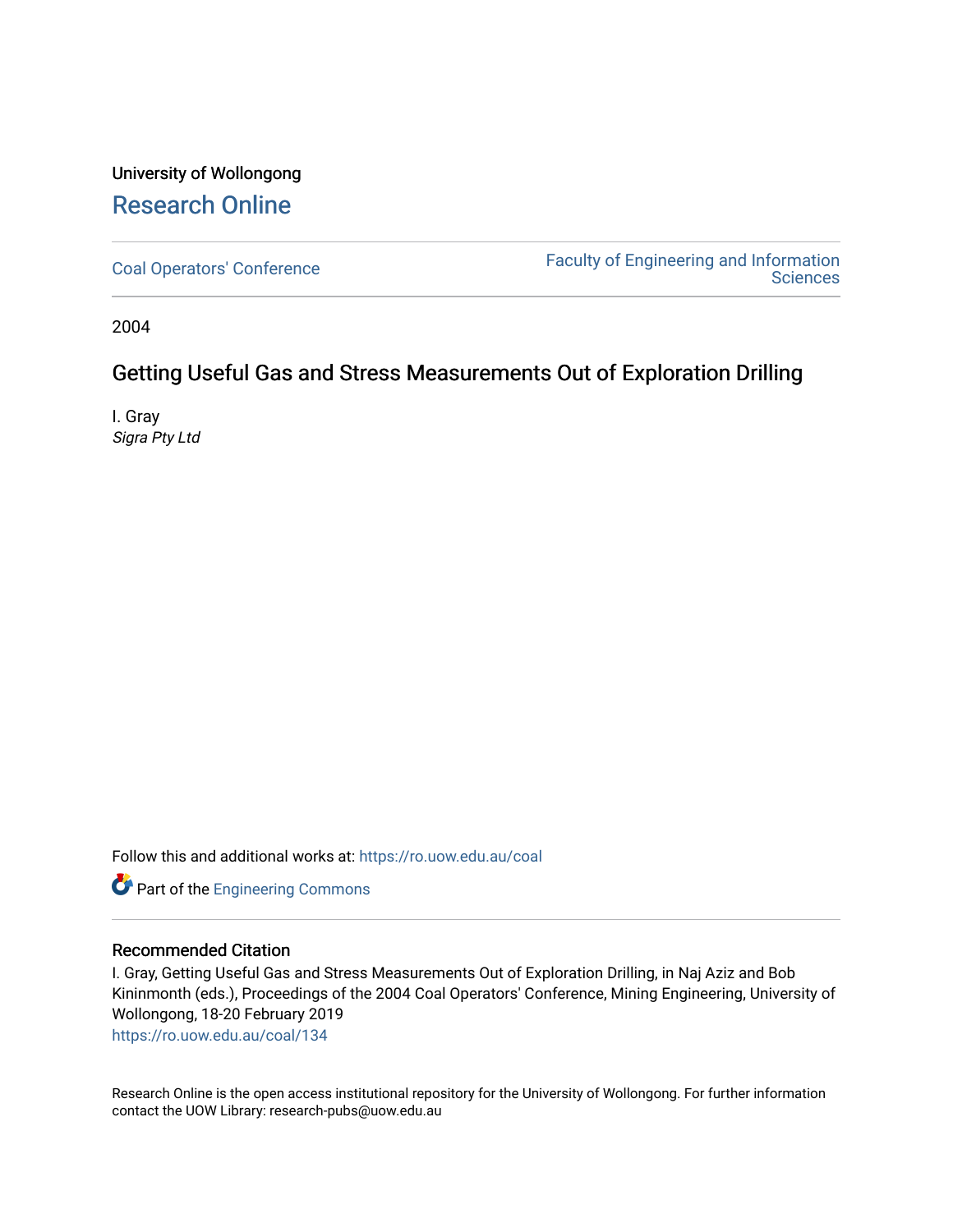# **GETTING USEFUL GAS AND STRESS MEASUREMENTS OUT OF EXPLORATION DRILLING**

### Ian Gray<sup>1</sup>

#### **INTRODUCTION**

This paper focuses on two areas, gas and stress. It discusses the measurement of relevant parameters for mine design and aims to assist operating mines keep abreast of changing conditions to avoid problems. An understandi ng of the factors which affect the reservoir capacity of a coal seam is essential as an aid to better mine planning.

#### **D ESCRIPTION OF A COAL SEAM RESERVOIR**

Coal seams are frequently gas reservoirs and may pose significant problems for mining. It is important to establish the behaviour of this reservoir as part of the exploration process.

The gas in coal seams is stored in the seams by a process of sorption, which involves aspects of surface bonding and chemisorption. The gas stored in pore space is usually far less than that stored in the coal itself. The coal matrix changes dimension depending on the level of moisture and gas in the coal. This feature is of extreme importance.

Most coal seams exist initially in a state where all the pore space is filled with water, although exceptions where gas caps exist can be found. In these latter instances, fluid production may start with gas. In the more usual case, gas production will not occur until the water pressure has been lowered to less than the sorption pressure (akin to a bubble point in an oil reservoir).

Once the pressure in the cleats in the coal has been lowered, desorption of gas from the coal may occur. The process of gas movement in the coal solid is considered to be one of diffusion. This occurs from the solid to the fracture space where the pressure is lowered and bubbles form in the fractures.

The flow within the fractures in the coal follows Darcy's law of flow down a potential gradient (pressure and gravitational components). The presence of gas and water within the fractures leads to a two-phase flow regime, in which water impedes the movement of gas and vice versa. Coal seams frequently display several forms of fracturing. These can be divided into microfractures, cleats, major joints and faults. All are important in the behaviour of coal as a reservoir. Flow from coal is a process of diffusive flow into microfractures to the cleats and from cleats to any major joints or faults that may exist. The fractures all have direction and contribute to a directional permeability dependent on their orientation. The cleated coal may be considered to represent, in oilfield terms, the matrix permeability, whilst the major fractures represent fracture permeability.

The permeability of coal is generally directly related to the effective stress to which the coal is subjected. Effective stress is the total stress field (a tensor) minus the fluid pressure. Permeability is thus a tensor dependent on stress and fracture orientation.

The effect of stress on coal permeability may be described in non-directional terms by Equation 1 below:

$$
k = k_i \, 10^{\left(\frac{\mathbf{S}_i - \mathbf{S}}{a}\right)}\tag{1}
$$

 $\overline{a}$ 

<sup>&</sup>lt;sup>1</sup> Principal, Sigra Pty Ltd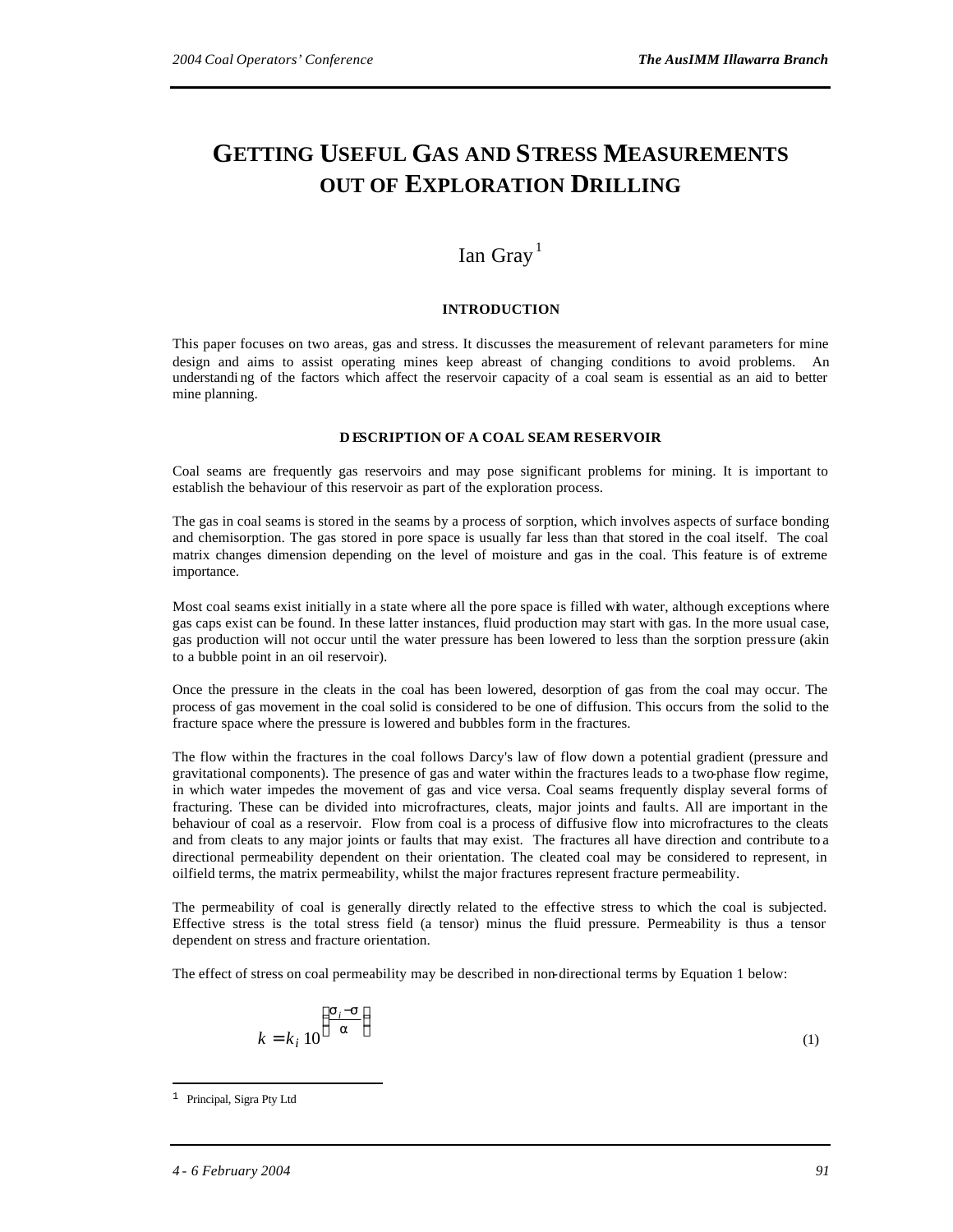where  $k$  is the permeability at effective stress  $s$ ,

- $k_i$  is the permeability at initial effective stress  $s_i$ ,
- *a* is the effective stress change required to produce a ten-fold reduction in permeability,
- $s_i$  is the initial effective stress, and
- *s* is the effective stress.

In coals, *a* may range from a lower value of about 2 MPa up to high values. The higher the value of *a*, the less permeability is influenced by changing effective stress. The softer the coal, the lower *a* tends to be. If *a* is of similar or lower value than the expected drop in reservoir pressure, then stress related permeability changes may be expected to be extremely important.

As reservoir pressure drops, the effective stress within the coal can be expected to increase and with it an associated permeability reduction. This behaviour does occur, particularly in the short term. In the longer term, an opposing effect may occur due to shrinkage. If the coal shrinks as it gives up gas and then dries out, the coal carries less stress and transference of stress to the surrounding rocks occurs. The condition may occur where no stress exists between cleats, in which case the permeability may increase sharply.

The process of fluid movement in coal may be interrupted by a producing borehole or by an absence or blockage of any of the levels of fracturing. Gas production may be thought of as having several contributing steps.

If the diffusion coefficient is low or the spacing between fractures too great then, despite an apparently high permeability, the gas release may be limited by the diffusive escape of gas from the solid coal. Similarly, if the matrix permeability is too low then gas production will be impeded by this. The presence of major fractures may lead to permeability that is an order of magnitude different to that of the matrix. However, high fracture permeability is of little benefit if the matrix is blocked and diffusion is the only mechanism by which gas may reach the fractures.

Faults often act as boundaries between areas of different reservoir characteristics.

#### **DETERMINATION OF RESERVOIR PROPERTIES**

Determining reservoir properties is extremely important to the viability of a mine. Normal mining exploration should include the correct procedures to ensure that the correct reservoir parameters are obtained. In addition to measuring gas content, an endeavour should be made to determine diffusion coefficients and permeabilities. The plural is used here deliberately, as coal usually exhibits at least two diffusion coefficients and permeabilities to match the varying fracture types.

#### **Gas Content and Diffusion Coefficient**

Coring is a good start to assessing the gas production characteristic of a coal seam gas reservoir. It enables a sample of the coal to be obtained and provides a hole in which to conduct reservoir tests. This hole may then be used as an entry to the reservoir for monitoring.

The coal core can be taken and p laced in a desorption vessel so that the gas released can be measured in volume and type. The use of strain gauges to measure the change in dimension of the coal is recommended. If the coal core is of regular cylindrical form it is theoretically possible to arrive at diffusion coefficients. This is a result of fitting diffusion equations to the short and long term release of gas from the core. Unfortunately very few coal cores are neat cylinders, more typically they are fractured and of variable composition.

Despite this, the same equations that are used to describe the diffusion from a cylinder also fit the rates of desorption extremely well. The real issue is then of examining the core carefully and making an estimate of what sort of characteristic dimension applies to the coal lumps.

Gas is invariably lost on core recovery and it is usual to estimate the amount by measuring the cumulative gas release with time as soon as the core can be placed within a canister. A plot of the square root of time since removal of the core and cumulative gas release usually plots as a straight line as could be expected from the equations relating to short-term diffusion. This can be extrapolated back to zero time to arrive at a lost gas estimate. The slope of the curve m ay be directly related to the initial diffusion coefficient.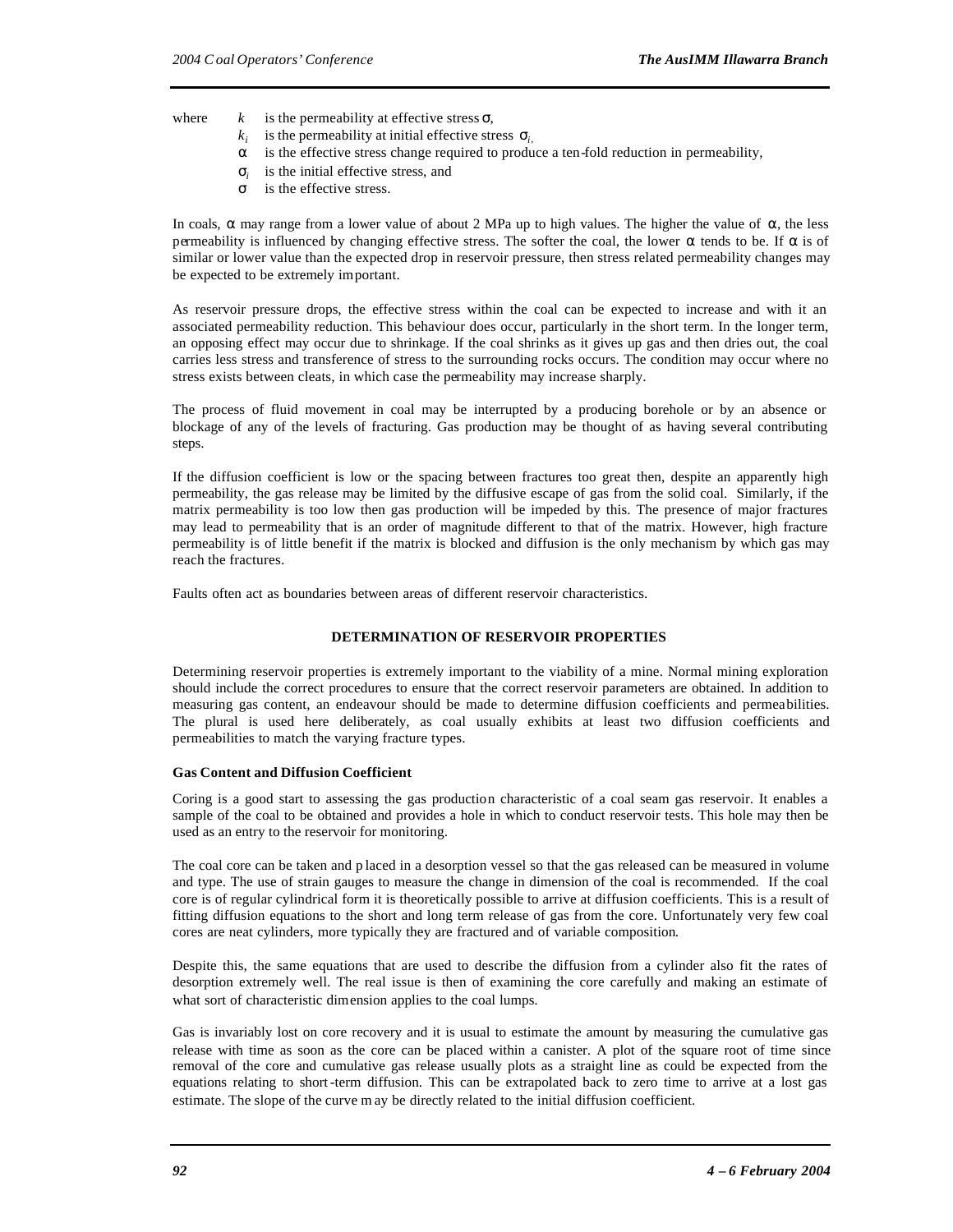The fitting of the diffusion equation to the longer term desorption characteristic usually leads to a good fit, but invariably the associated diffusion coefficient is significantly lower than the one arrived at by examining the initial gas desorption characteristic.

The process of diffusion is therefore open to question. Why two diffusion coefficients? An explanation may be found in the fact that initially significant pressure of gas in the micro-cleats could be enlarging these and expediting the release of gas. Alternatively, there could simply be two or possibly more diffusion behaviours. If the long-term diffusion coefficient can be estimated, however roughly, then for that number to be of value, it must be associated with an open fracture spacing. From these two numbers the rate of diffusion can be calculated.

It is therefore extremely important to have some idea of the cleat spacing in the coal. Unless the cleats are extremely closely spaced, and their separation can be measured within core, the estimation of cleat spacing is unfortunately quite difficult.

#### **Permeability Measurement**

Measuring a coal reservoir's permeability is frequently challenging because of (i) stress-dependent permeability displayed by coal; (ii) shrinkage which affects stress; and (iii) two-phase effects. Additionally, the fracture permeability is frequently significantly greater than the matrix permeability. What, then, is the best way to proceed given these factors?

The first and most simple test for permeability is to get a piece of core and to look at it. If no fractures exist, and particularly if the coal has a waxy feel to it, then it is likely to be tight on the scale of core. If fractures are visible, but filled, then a similar comment applies. If the core contains cleats that are free of infill, then the prospects are much better for gas production. This does not necessarily mean that it will be permeable, because cleated coal can be very tight under high stress conditions. This applies particularly if the coal is soft.

The next stage of assessing the core for permeability is to pick it up and suck through it. This may seem amusing, but it is remarkably effective in allowing one to gain some feeling for the nature of the fractures and their ability to carry gas. An inability to suck air through the core at zero stress implies a much bigger problem for passing gas under stress.

On a more formal note, it is most important in assessing the permeability of coal to realise that any measurement must be put in the context of the state of development of the reservoir and that a permeability measurement made at a specific time may be quite different from one that exists later. It is equally important to be able to predict whether the coal seams' permeability will increase or decrease. Self-sealing coals do exist, as do instances of permeability enhancement of two orders of magnitude.

Given the complications associated with stress permeability relationships, it is generally not wise to introduce two-phase effects (flow of gas and water) during initial reservoir testing. Picking the stress related permeability effects is quite complex enough. The use of a drill stem test (DST), which may occasionally produce a minor amount of gas, followed by an injection fall-off test is advocated.

A procedure sometimes used is to core a seam and to pull back the core rods to above the seam. This is followed by running a twin packer DST tool through the drill string and displace water out of the string using compressed air. Packers are then set , one below and one in the string, to release compressed air. The bottom valve can then be opened by lowering the string and inducing flow into the rods. The gross flow rate of gas and water is measurable on a surface gas flowmeter. The volume of water in-flowing may be measured by means of a head increase in the rods above the DST tool. The bottom valve is then closed and pressure builds up and is measured by a bottom hole pressure transducer. During the build -up period, the rods are filled with water. An injection test at a constant rate is then performed and the hole is then shut in while pressure approaches equilibrium.

The exact mechanism of the test may be varied if DST tool in which the packers are inflated off the rig pump is used. Essentially the test remains the same. A trace of bottom hole pressure from a DST and injection fall-off test is presented in Figure 1. The tool used is shown in Figures 2a and 2b.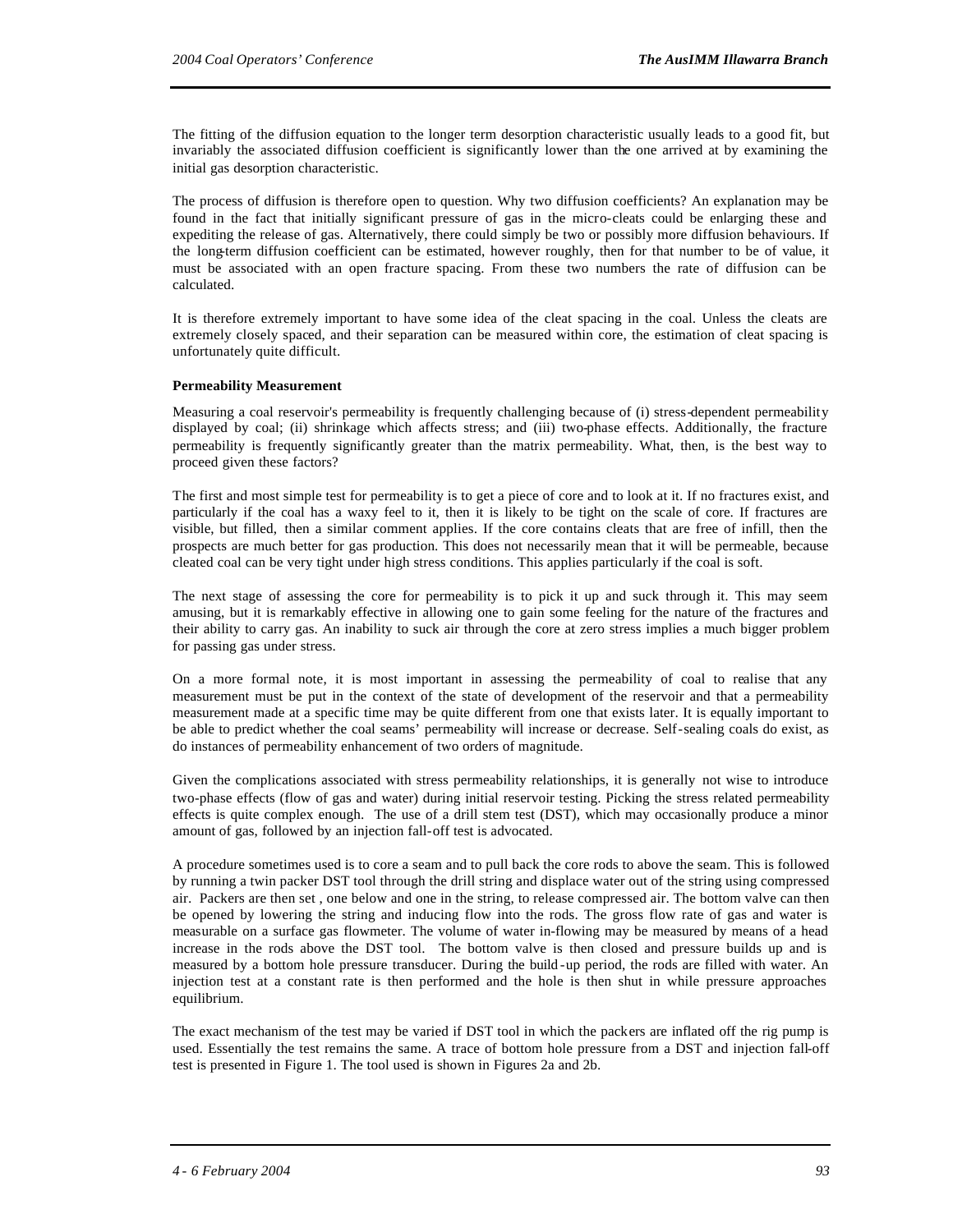



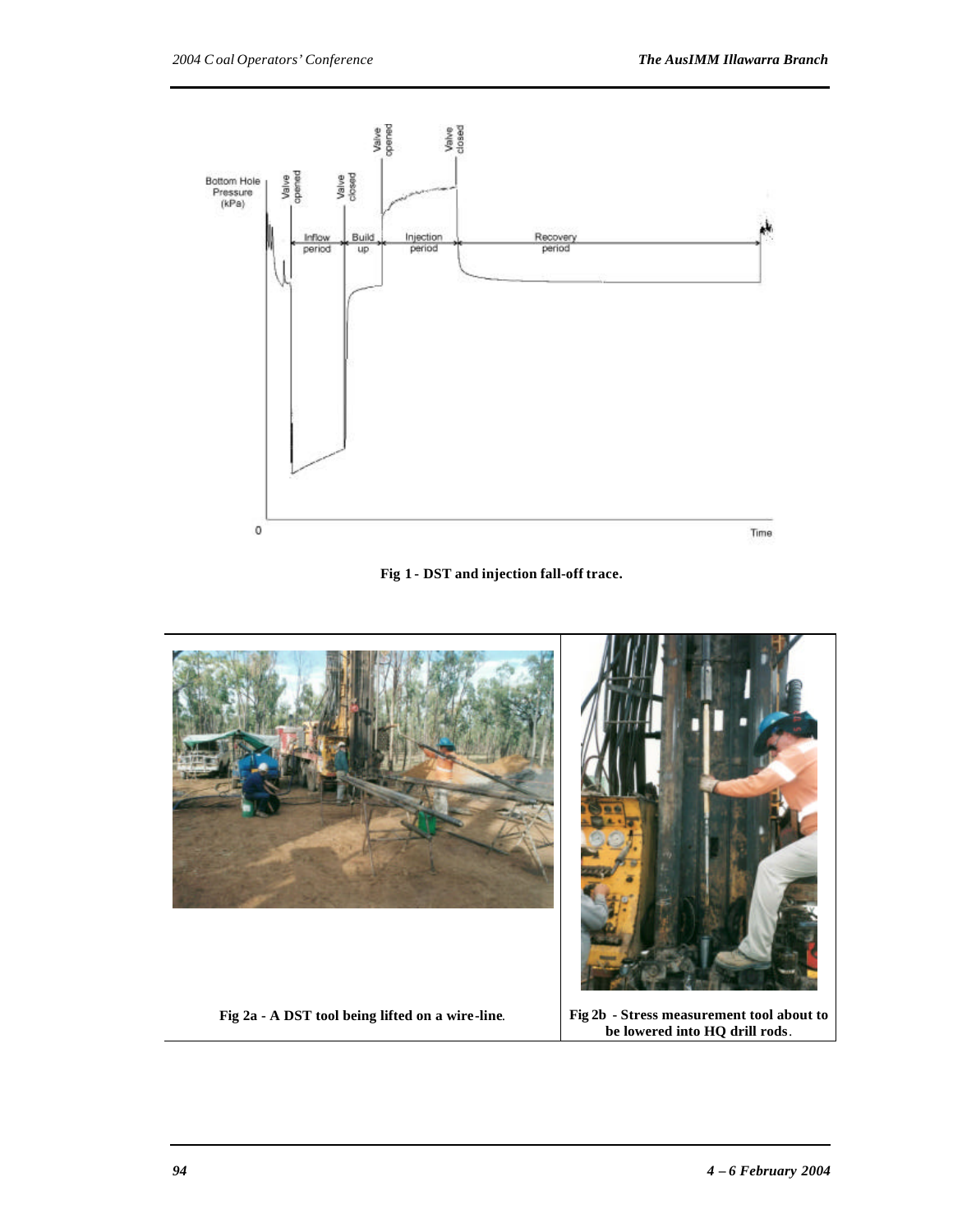The DST flow period may last from several hours to a few minutes, depending on formation characteristics. The same applies to the recovery period. The DST test gives an indication of the injection flow to follow. The injection test is usually conducted at a single rate, though in some instances it is useful to vary this to see what the short-term local response is to rate changes.

The analysis of DST or injection fall-off tests in coal may be simple or complex, depending on the seam. If the coal seam is permeable, the permeability not particularly stress-dependent or the sorption pressure low, then a normal Horner-type analysis is usually sufficient for both the build-up and fall-off behaviours. If, however, the seam deviates from these characteristics, then the assessment of seam parameters becomes significantly more complex. The analysis essentially becomes one where a simulator is required that incorporates all the complex characteristics of coal seam reservoir behaviour.

Not all assessments of permeability need be so complex that they require a simulator to find a solution. Some characteristics may be found by basic calculation. One of the first comparisons to look at is the inflow rate during a DST test and the injection rate. It is important if the flow rates are significantly different for similar variations from reservoir pressure. If the DST inflow rate is significantly higher than the injection rate then in all probability well-bore damage (plugging of the fractures surrounding the borehole) has occurred. This will be revealed in the nature of the pressure change after well closure, with instant pressure changes indicating wellbore damage.

When a DST inflow rate is significantly lower than the injection rate there is a good indication that stressrelated permeability effects are important. The reduction in fluid pressure around the well-bore during a DST test leads to increased effective stress and in a coal with stress-dependent permeability, a reduction in permeability. As the pressure drop extends from the well-bore, this effect spreads and cannot be lumped into well-bore effects represented by a single numerical value representing skin. The opposite effect occurs on injection with effective stress being reduced progressively from the well-bore outwards.

Curvilinear Horner build-up or draw-down plots are one of the characteristics of stress related permeability effects. Unfortunately, there are other causes of curved plots such as well-bore storage caused by packer movement and fractures. Numerical solutions for these effects can be found by the use of a simulator in which the primary unknowns are the in-situ permeability at reservoir pressure and the value of *a* (the effective stress change required to produce a ten-fold reduction in permeability).

Many well tests show more than one linear portion. This may be due to a matrix permeability that is different from the fracture permeability. Extending a test interval will help to confirm the real reservoir permeability. Alternatively, an interference test may be considered. Interference tests involve pressure monitoring remote from what is usually an injection well. Their advantages are three fold:

- 1. Because they are remote they do not suffer from near well-bore effects associated with skin or local effective stress changes around the well-bore;
- 2. If more than three observation points are used they permit the measurement of directional permeability; and
- 3. In a single-phase situation they permit the estimation of reservoir storage parameters.

On the down side interference tests are usually expensive to conduct.

A happy alternative that can more normally be accommodated is to fit exploration core holes with pressure transducers and to use these to monitor the reservoir during drainage. Such transducers are far more effective than compliance cores for gas content because they provide a continuous record of pressure (and hence gas content) rather than a single expensive sample.

#### **Stress Measurement**

An economic initial approach to finding directional permeability is to measure stress. Normally the direction of maximum permeability is perpendicular to the direction of minimum principal stress. So too, frequently, is the direction of the principal cleat. Thus, if the magnitude and orientation of the stress field can be determined, then the likely directions of principal permeability can also be determined.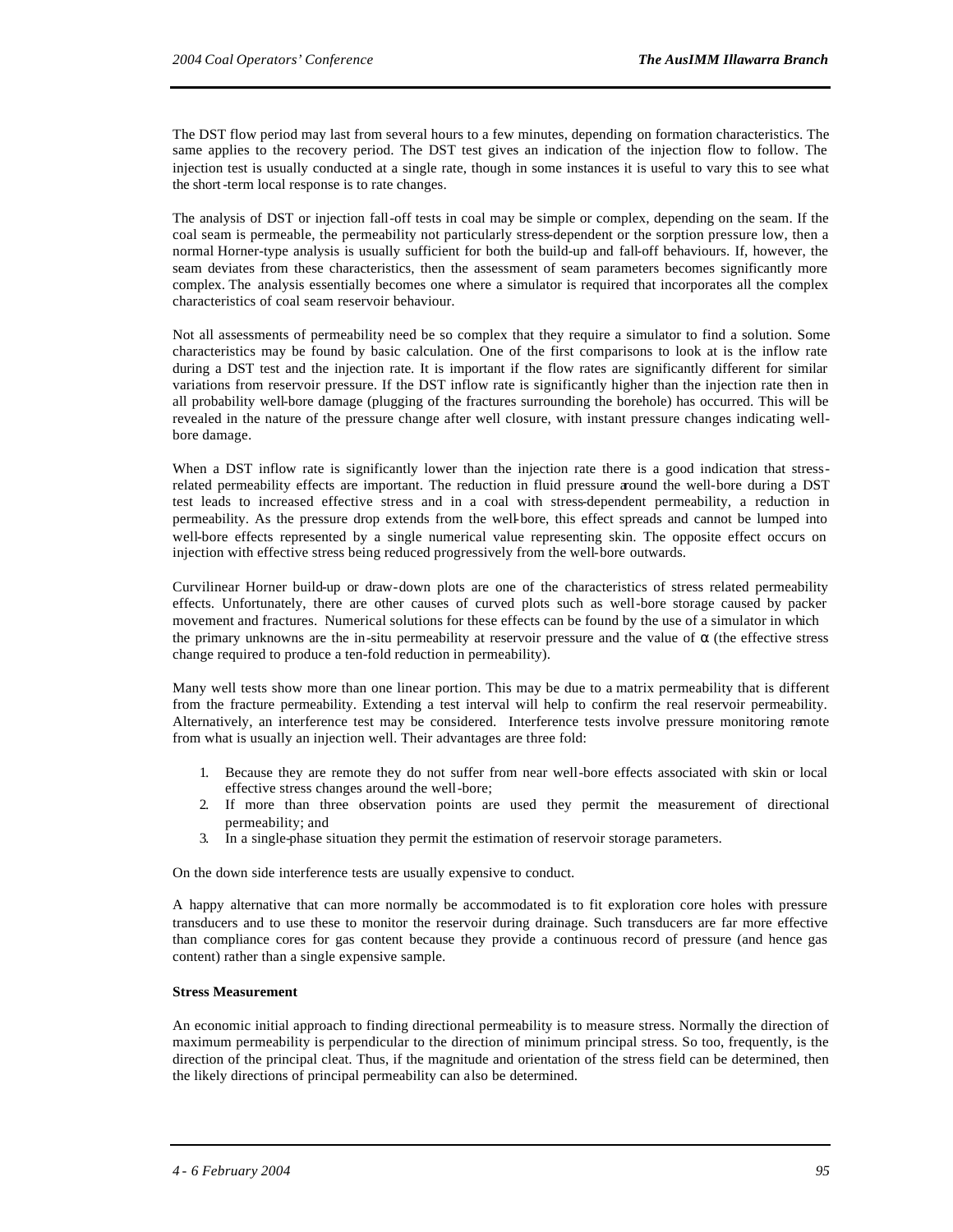Coal is frequently a cleated, weak material that makes the determination of stress impossible by overcoring, and virtually impossible by either hydrofracture or borehole breakout techniques. The rocks above and below the coal seam are, however, much more amenable to having stress measurements carried out on them. If no borehole breakage in these rocks occurs, then overcoring is undoubtedly preferable to hydrofracture techniques where the value of stress is sought. Where only direction is sought, multiple hydrofracture measurements may yield an adequate measurement of stress direction. Where borehole wall failure has occurred, scanners may be used to determine the orientation of the breakout.

The measurements used to determine stress by either hydrofracture or by assessment of borehole breakout are subject to more interpretation error than measurements accomplished by the overcore process. In addition, the mathematics to interpret the measurements is significantly less precise than those used to derive stress levels from overcore measurements. Stress is a tensor and the use of scalar measurements (pressure) to determine components of the tensor has limitations.

Converting rock stresses to coal stresses may be undertaken theoretically based on knowledge of the Young's modulus and Poisson's ratio of the coal. The limitations to this approach are the difficulty in measuring these parameters on many coals and the question of how creep and shrinkage have affected coal stress. An estimate of the magnitude of principal stresses in a coal seam is, however, useful for estimating directional permeability.

Monitoring the coal seam reservoir during drainage is extremely important. This monitoring should consist of three elements. The first two involve the measurement of gas flow and water flow from boreholes. Knowledge of one without the other is incomplete. Monitoring of water production is the key to knowing whether the reservoir is being effectively drained of water so that gas can be produced. Many potentially good reservoirs are simply drowned by an inability to keep out water that may come from the edges of the production field or from surrounding strata directly or via faults. The measurement of gas production is obviously important from a mining viewpoint. It is also a direct indicator of problem areas - a borehole not producing gas is a liability. The measurement of gas water ratio is also a good indicator of the reservoir state.

Finally, the measurement of reservoir pressure is of great value in assessing what is happening in a coal seam methane reservoir. The measurement of reservoir pressure can provide an indication as to whether the water pressure has dropped below sorption pressure and thus whether gas is free to move. Pressure also provides, through the sorption isotherm, a basis for measurement of gas in place and therefore is a key to any material balance calculation for a reservoir under production. It is considers that the only sensible use of reservoir simulators in monitoring reservoir behaviour is to force the simulator with known flows and to match pressures. Pressure measurement is essential to this.

Rock stress measurement is an important component of mine design. Much has been written on the need to orient mine layouts to minimise the effects of high stress. Just as important, though, are the effects of low stress. If the mine roof is jointed and stresses are low then inadequate horizontal stress may lead to roof collapse because inadequate friction is generated along the joints. The measurement of stress can therefore be as important in low stress environments as it is in high stress conditions. Another benefit of accurate stress measurement is in the location of structures. Stress values usually reflect the types of structures that may exist. For example, normal faults are frequently reflected by the existence of low horizontal stress across the faults. Changes in direction and magnitude of stress are normally associated with faulting.

Accurate, verifiable, stress measurement can be undertaken using overcoring. Sigra can undertake this from the surface as part of exploration drilling using the HQ coring system. This process is shown as steps 1 to 8 in Figure 3. The raw traces taken during the overcore are shown in Figure 4 and the processed stress interpretation is shown in Figure 5. The quality of individual traces is readily assessable from data such as that shown in Figure 4. The stress solution shown in Figure 5 is in terms of mean effective stress and deviatoric stress. The quality of the fit of the experimental data to the theoretical best solution is presented as an RMS error expressed as a percentage.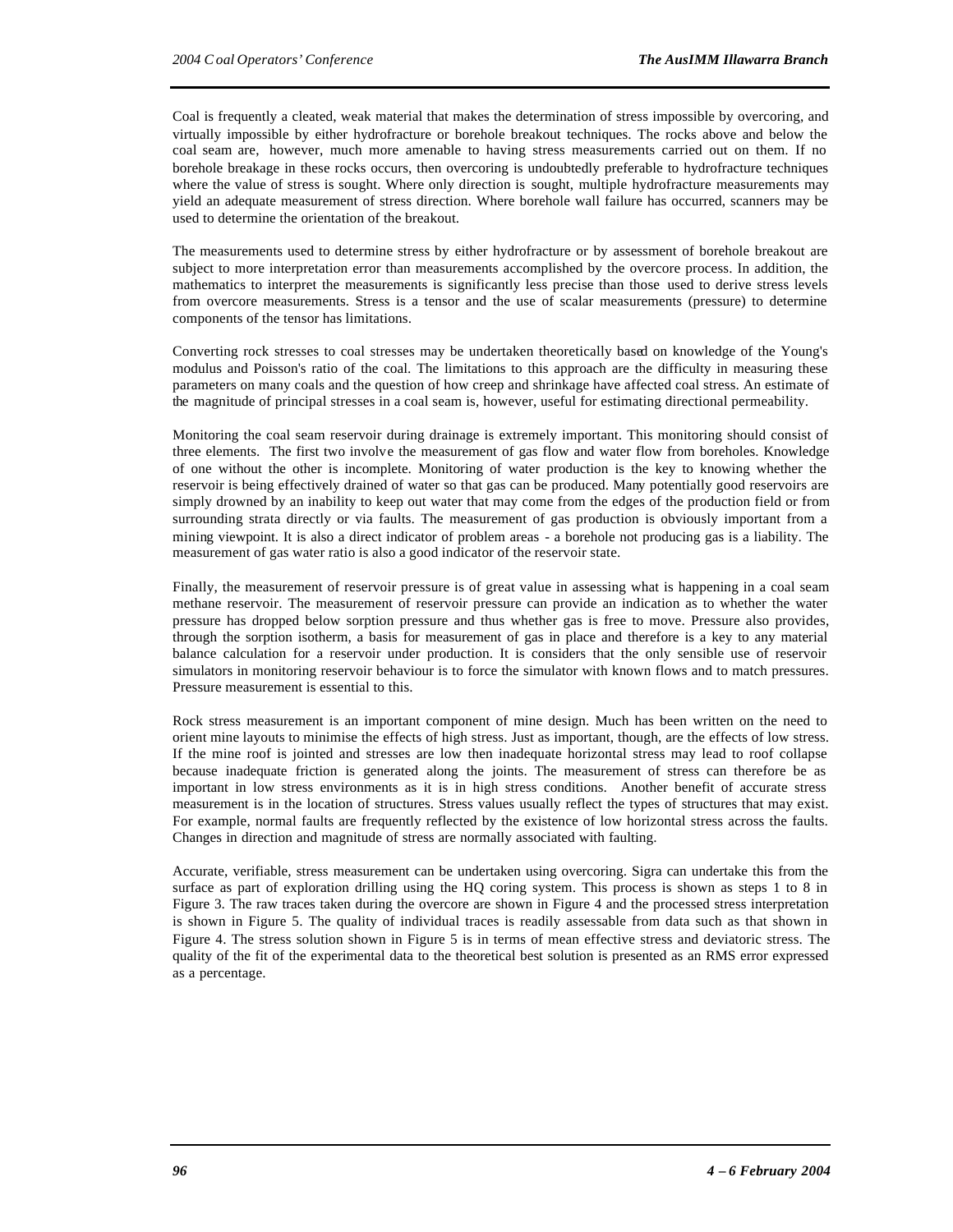

**Fig 3 - Overcore steps 1 to 8**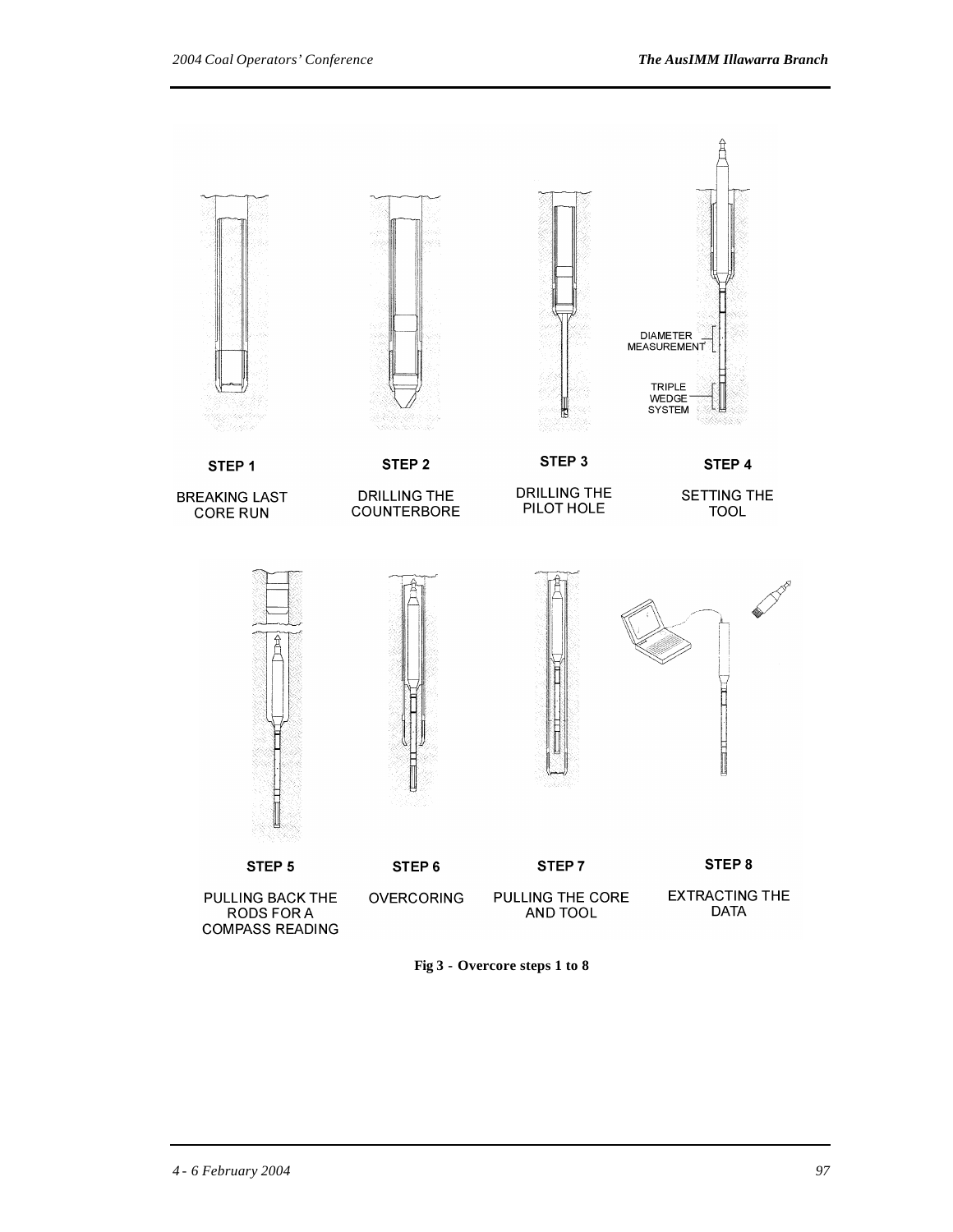

**Fig 4 - Raw overcore diameter change traces.**